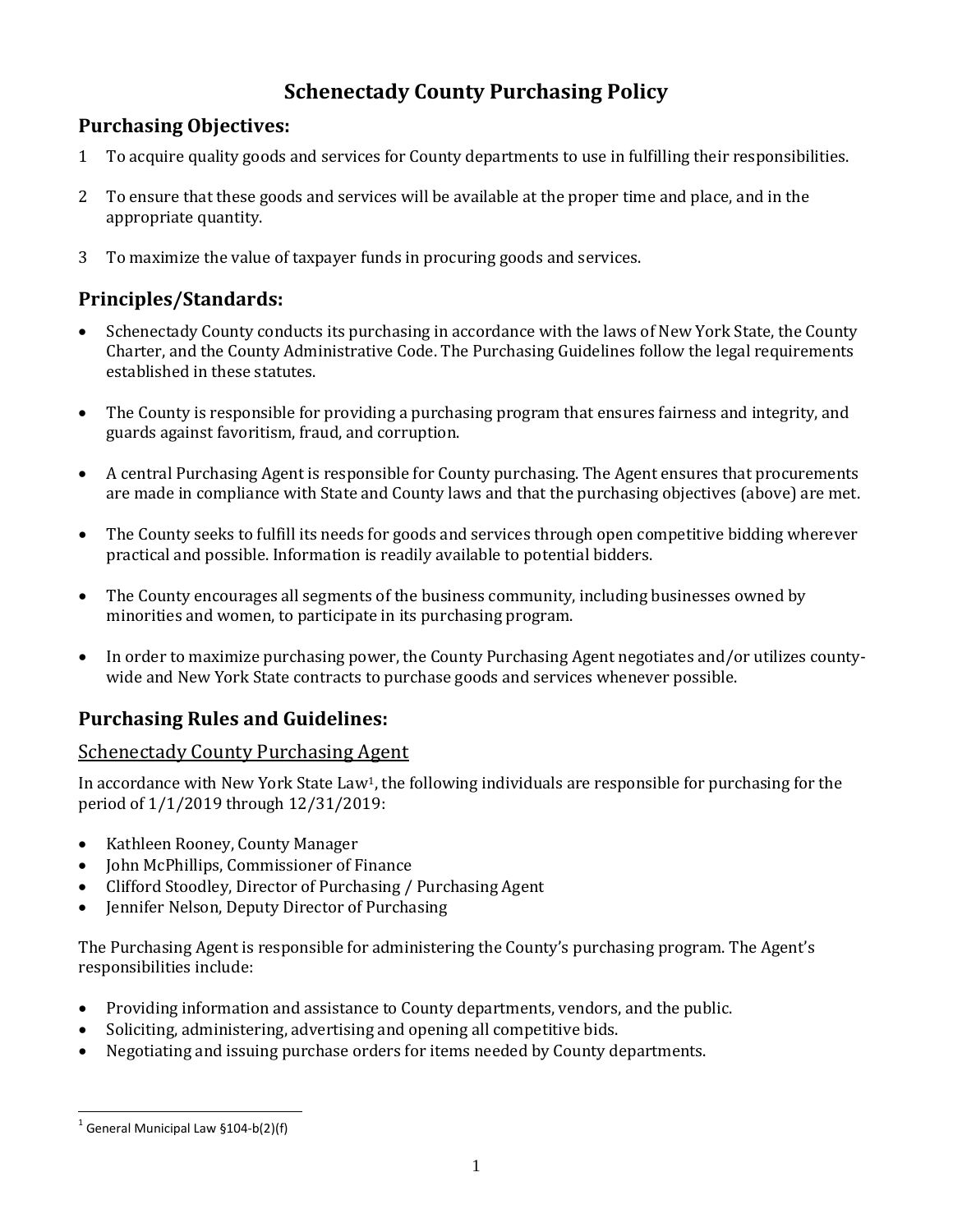- Negotiating county-wide contracts for goods and services routinely used by County departments (and other municipalities, if applicable).
- Determining the classification of purchases.
- Establishing, implementing, and monitoring purchasing policies.

In order to promote efficiency and flexibility in the purchasing process, the County Manager and the Purchasing Agent may allow departments to order merchandise directly with vendors approved under County or State contracts, or purchasing consortiums. The Purchasing Agent will provide departments with a listing of such vendors, items, and prices on a regular basis.

## **Note: The Purchasing Agent does not handle transactions for the purchase and lease of real property.**

These rules set forth in this policy are based on the requirements of Article 5-A, Section 103 of New York State General Municipal Law, the Schenectady County Charter, and the Schenectady County Administrative Code.

## Purchasing Requirements

## **1. Purchase of Equipment, Materials, Supplies, or Contracting for Public Works**

Commodities are considered to be materials, supplies, and equipment, while Public Works are considered to be services, labor, or construction. If a contract involves both service and equipm[en](#page-1-0)t, the total character of the contract should be determined based on the primary purpose of the purchase.2

## *Purchases less than \$300*

Purchases less than \$300 will be made at the discretion of the County Manager, the Purchasing Agent, or the County Manager's designee.

## *Purchases of \$300-\$1,999*

Departments send a request (requisition) to the Purchasing Agent. At a minimum, three verbal quotes from vendors must be obtained, and a purchase order is issued to the lowest qualified bidder.

## *Purchases of \$2,000-\$19,999 or Public Works Purchases of \$2,000-\$34,999*

Departments send a request (requisition) to Purchasing Agent. At a minimum, three written quotes from vendors must be obtained, and a purchase order is issued to the lowest qualified bidder.

## *Purchases \$20,000 and above or Public Works Purchases \$35,000 and above[3](#page-1-1)*

Materials, supplies, and equipment purchases in aggregate of more than twenty thousand dollars per year, or public works contracts in aggregate of more than thirty-five thousand dollars per year to an individual vendor must be competitively bid. The aforesaid amounts may be increased automatically as provided for in Article 5-A, Section 103 of New York State General Municipal Law. The Purchasing Agent works with the responsible department in developing bid specifications. Requests for bids are advertised in the legal advertising section of the County's official newspaper designated by the County Legislature and are and distributed online through a free, public forum.[4](#page-1-2) There must be a minimum of five [da](#page-1-3)ys between the first day of bid publication and the public opening of bids by the Purchasing Agent.5 The Purchasing Agent and the department will review bid results to determine the award, which is made to the lowest responsible bidder.

<span id="page-1-0"></span> $2$  See Office of the State Comptroller guidance document "Seeking Competition in Procurement."

<span id="page-1-1"></span> $3$  General Municipal Law §103(1)

<span id="page-1-2"></span> $4$  General Municipal Law §103 (2)

<span id="page-1-3"></span> $5$  General Municipal Law §103(2)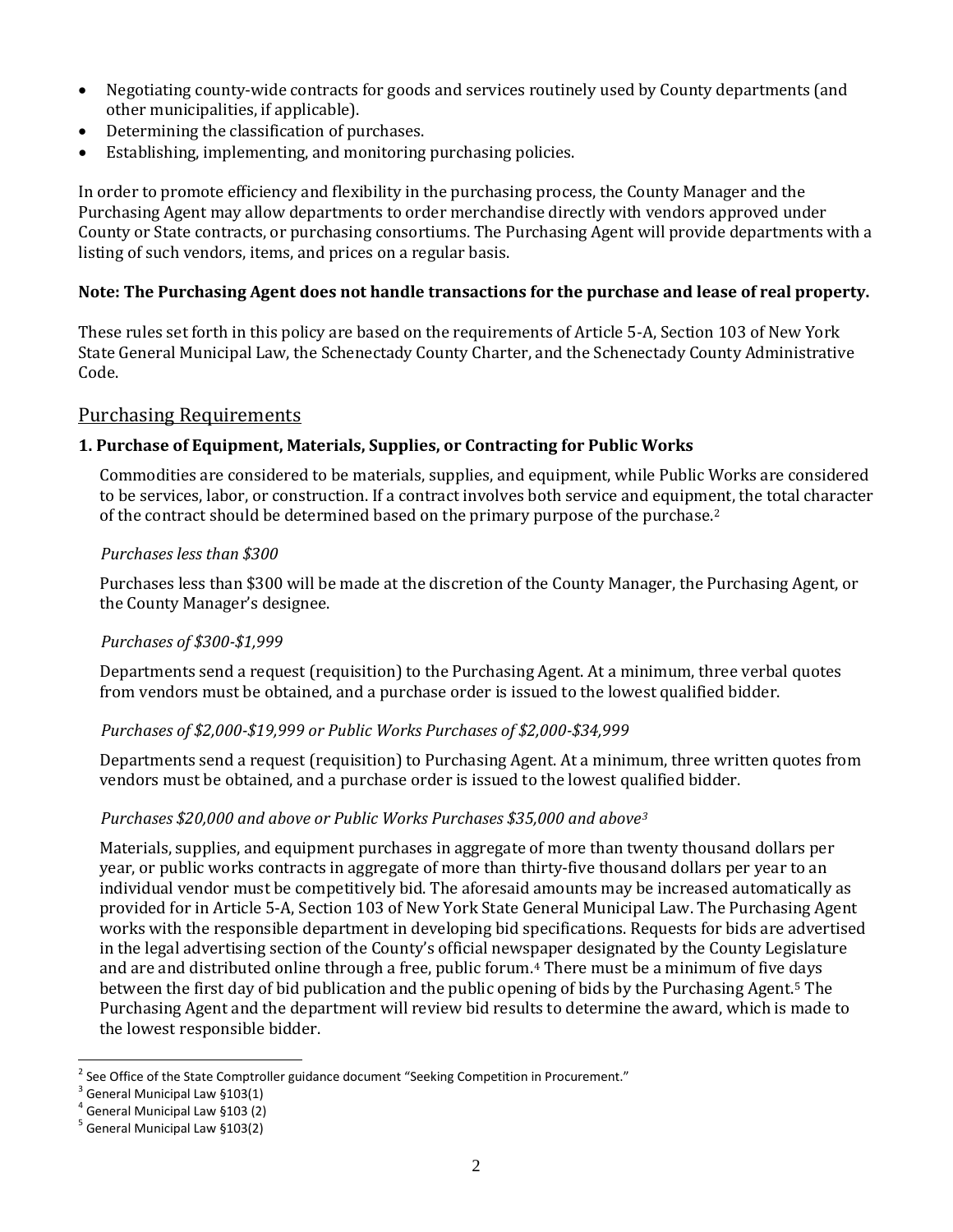### *Open Purchase Orders*

If a vendor will be used repeatedly, it is appropriate to execute a contract or an "open purchase order", so that the procurement/bidding process does not have to be repeated each time an order is placed. "Open purchase orders" may also be used for small purchases from approved vendors for items needed to complete immediate projects where other procurement methods would provide costly delays.

#### *Public Posting in Lieu of Quotes*

If three verbal or written quotes cannot be obtained for purchases under the formal bid threshold, but the purchase does not qualify as a sole source, the Purchasing Agent may ensure competitive procurement of the product by publically posting an online solicitation and then making the purchase from the lowest qualified quote.

### **2. Purchase of Services**

#### *Professional Services*

The purchase of professional services is initiated by the department in need of the services.<sup>[6](#page-2-0)</sup> Consistent with State General Municipal Law, Article 5A, Section 104-B, professional services must be procured in a manner that assures the prudent and economical use of public monies in the best interest of the taxpayers. The selection method to be used may include (but is not limited to) the following: request for proposals, request for qualifications, recruitment, or open acceptance of proposals. Professional services contracts awarded with State or federal funds must follow any bidding requirements set forth in State, federal or other applicable statutes and guidelines. Once the service provider is selected, the department should work with the County Attorney's Office to prepare a contract, which must be approved by the County Attorney, the Purchasing Agent, the Commissioner of Finance and the County Manager.

#### *Maintenance Agreements*

Maintenance agreements for equipment are procured through the Purchasing Agent. The Purchasing Agent administers these contracts and must competitively acquire these services or provide sole source justification.

#### *Equipment Leases/Rentals*

Equipment leases and rental agreements may only be negotiated and approved by the Purchasing Agent.

#### *Specialized Services*

Other services unique to individual departments should be procured using the guidelines for purchases of materials, supplies, and equipment, based on the cost of the service.

## **3. Public Works Construction Contracts Exceeding \$200,000**

Public works construction contracts exceeding \$200,000 may only be awarded to contractors and subcontractors that have an approved apprenticeship program as provided for in Article 23 of the New York State Labor Law and meet State, Federal, or [S](#page-2-1)chenectady County Minority and Women-Owned Business Utilization goals as appropriately apply.7

<span id="page-2-0"></span><sup>&</sup>lt;sup>6</sup> According to OSC Guidance Document "Seeking Competition in Procurement" issued January 2009, professional services are defined as "requiring specialized or technical skills, expertise or knowledge, the exercise of professional judgment, or a high degree of creativity."<br><sup>7</sup> See the Schenectady County Equal Opportunity and Affirmative Action Plan

<span id="page-2-1"></span>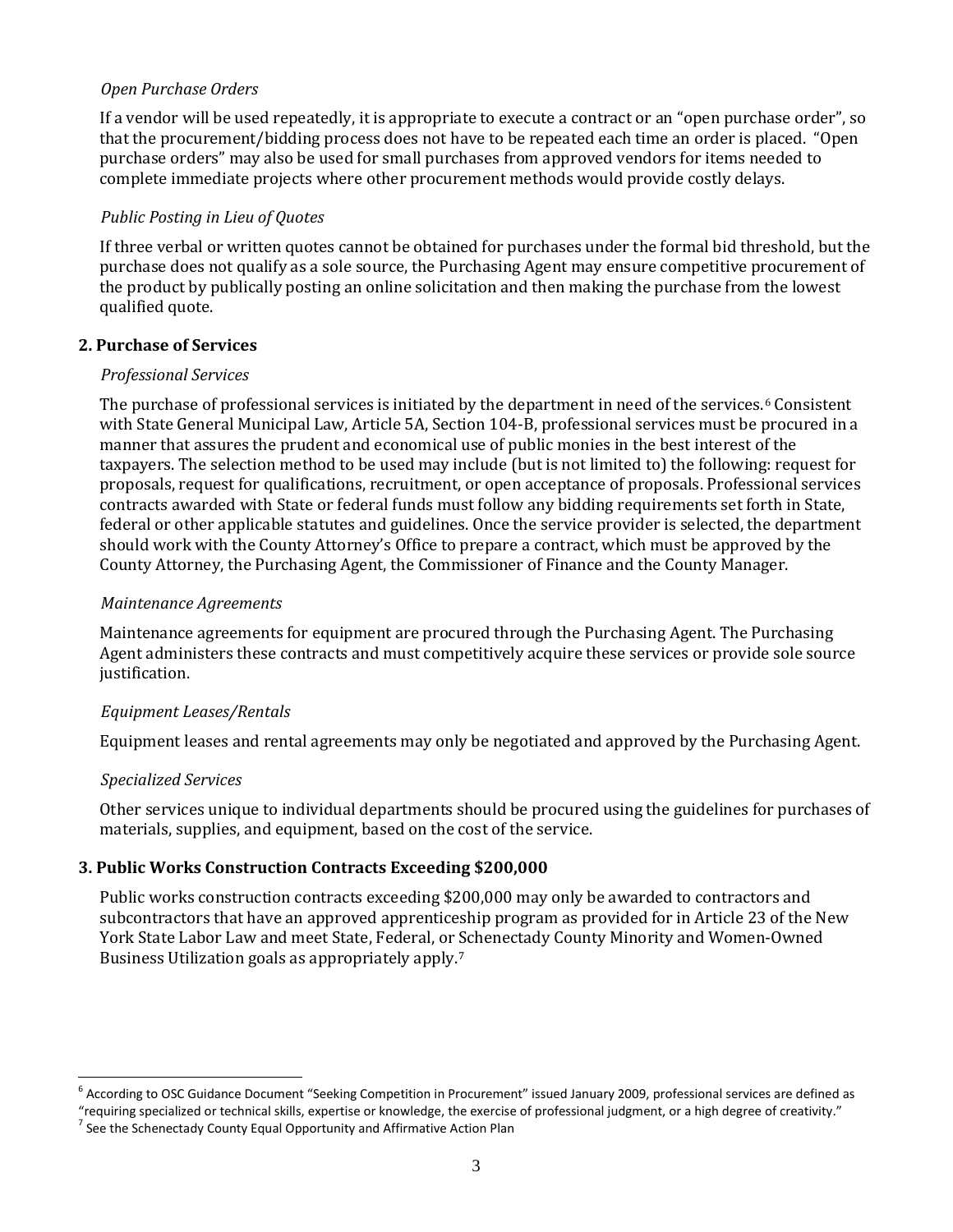#### **4. Exceptions to Competitive Procurement Requirements**

#### *Existing State and County Contracts[8](#page-3-0)*

Purchases of commodities and Public Work may be made under existing contracts with New York State maintained by the Office of General Services or other counties within New York State. Other county contracts must have a provision extending their use to other local governments. When purchasing off of an existing contract the contract details must be documented on the requisition.

### *Emergency Procurement*[9](#page-3-1)

In an emergency situation the Purchasing Agent has the authority to make expenditures below the legal competitive bid threshold (\$20,000 for commodities and \$35,000 for public works) without seeking quotes. The Department head requesting the purchase must explain the emergency situation in writing.[10](#page-3-2) If the situation requires purchases or contracts above the legal bid threshold, the County Manager must authorize the expenditure by declaring the emergency situation in writing.

### *Sole Source Procurement*

A purchase may be exempt from competitive procurement if the Purchasing Agent makes a reasonable effort to determine that the item or service required is only available from one source. The Agent must document the reason(s) for sole source procurement. If the procurement is above the legal competitive bid threshold it must be approved by the County Manager.

### *Hospital Purchases*[11](#page-3-3)

Purchases of hospital supplies and services may be made without competitive bidding if made under joint contracts with other public or private hospitals or medical facilities.

#### *Preferential Vendors*[12](#page-3-4)

Purchases from agencies for the disabled (e.g., NYSID) and correctional facilities (e.g., Corcraft) are exempt from competitive bidding. County departments are encouraged to purchase materials, supplies, and equipment from these entities whenever possible after the department has determined the form, function, and utility of preferred source products and services meet the department's requirements.

## *Cooperatives & Piggyback Contracts*

In lieu of obtaining written quotes for purchases of commodities up to \$20,000; the Director of Purchasing is authorized to make such purchases using established national and regional cooperative purchasing contracts, including, but not limited to, the contracts issued by the following entities: the U.S. General Services Administration (GSA) Schedule 70 Information Technology, Minnesota Multistate Contracting Alliance for Pharmacy (MMCAP), U.S. Communities Government Purchasing Cooperative, Western States Contacting Alliance ([W](#page-3-5)SCA), National Joint Powers Alliance (NJPA), or the HGACBuy Cooperative Purchasing Program.13

<span id="page-3-0"></span><sup>8</sup> General Municipal Law §104, §103(3)

<span id="page-3-1"></span> $9$  General Municipal Law §103(4)

<span id="page-3-2"></span><sup>&</sup>lt;sup>10</sup> Emergency situations are defined as in General Municipal Law §103(4) as "a public emergency arising out of an accident or other unforeseen occurrence or condition whereby circumstances affecting public buildings, public property or the life, health, safety or property of the inhabitants of a political subdivision or district therein, require immedi

<span id="page-3-4"></span><span id="page-3-3"></span><sup>&</sup>lt;sup>11</sup> General Municipal Law §103(8); Glendale Nursing Home is considered a municipal hospital under OSC Opinion 89-2.<br><sup>12</sup> State Finance Law §162(1),(2)<br><sup>13</sup> General Municipal Law §103 (16)

<span id="page-3-5"></span>